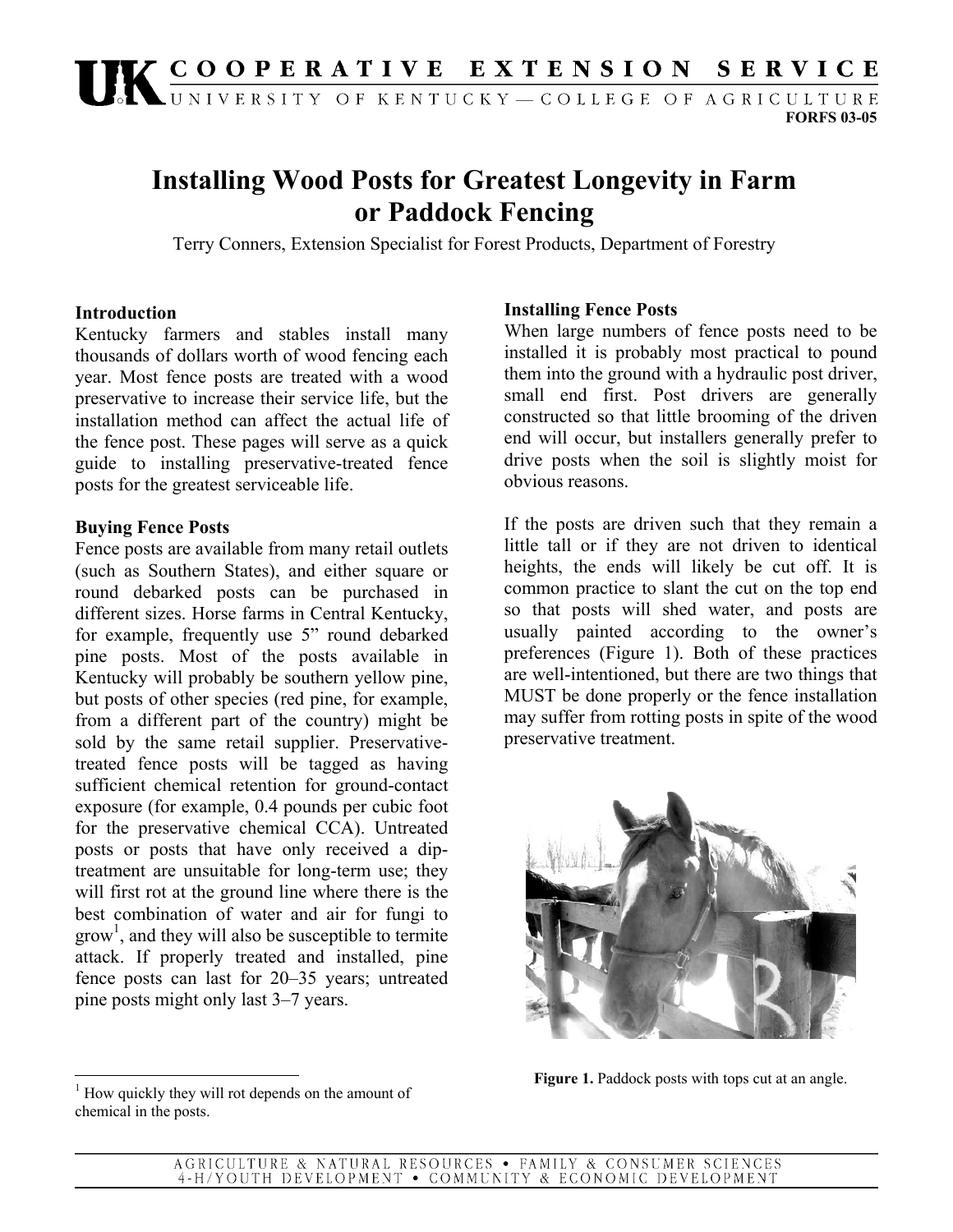**How wood fence posts are preserved:** First, some background information: For the following discussion it is helpful to know how fence posts are treated with preservative chemicals. The posts, five- and six-inch rounds, are generally either the leftover material from a plywood manufacturer ( "peeler cores") or small-diameter tree tops that are too small for lumber manufacture. When the fence posts arrive at the wood treater's, they are still green (wet) and they must first be dried to remove some of the water; the posts will subsequently be pressureimpregnated with either an oil- or a water-based chemical treatment, and you can't put fluid into a piece of wood that's already saturated with water. (CCA-treatment (the preservative chemical that turns wood green) involves impregnating wood with a water-based solution, for example.) After the preservative is forced into the wood under pressure, a vacuum is applied to remove excess chemical. Each batch of posts is inspected to ensure that most (if not all) of the *sapwood* (the outer part of the tree) is chemically treated; the inner part of the tree, the *heartwood*, is impermeable in pines (and some other species) and will not accept the treatment chemical except for a little at the post ends (Figure 2).<sup>2</sup> (Although it can still decay, pine heartwood is slightly more resistant to decay than the sapwood. For this reason, and because it is surrounded by an "envelope" of protected sapwood, the presence of untreated heartwood in the center of the post is not generally considered to be a problem – and the heartwood exposed at the post ends is immersed in the preservative chemical during treatment, so it also has some protection.) The now-treated posts are still wet, but they are not dried a second time before they are shipped to the distribution facility. The posts are now preserved against fungal or termite attack, and there is no need to remove the water before shipping them to the distributor.

1



**Figure 2.** Cross-section of log showing heartwood (H) and sapwood (S).

**Post installation:** Fence posts are purchased from a retail outlet and a fencing contractor is hired to perform the installation in many cases because he has the equipment to do the job more quickly. The contractor will either drill holes for the posts with an auger or the posts will be pounded in with a hydraulic post driver. The next step in many fence installations is to trim the end of the post; depending on the installation the posts may or may not be trimmed for height above the ground, but many installers remove a wedge of wood from the top end to help water to run off the top of the post. This makes sense for an untreated post (wood has to be damp for decay to begin), but by removing some of the treated wood from the end an installer will likely expose some untreated wood.

It would be best if the post installer does one of two things:

- 1. Drive the posts to a uniform depth and avoid cutting the post ends to height;
- 2. If it is necessary to trim the top of the post (either for height, or if it is desired to slant the top for appearance), then the cut end must be re-treated with a wood preservative to ensure that no exposed wood is susceptible to decay. An appropriate chemical to use would be Copper Napthenate (*e.g*., Cuprinol Wood

<sup>&</sup>lt;sup>2</sup> Southern pine posts have a thick sapwood layer and very little (if any) heartwood, but red pine posts have a thin sapwood and significant amounts of heartwood.